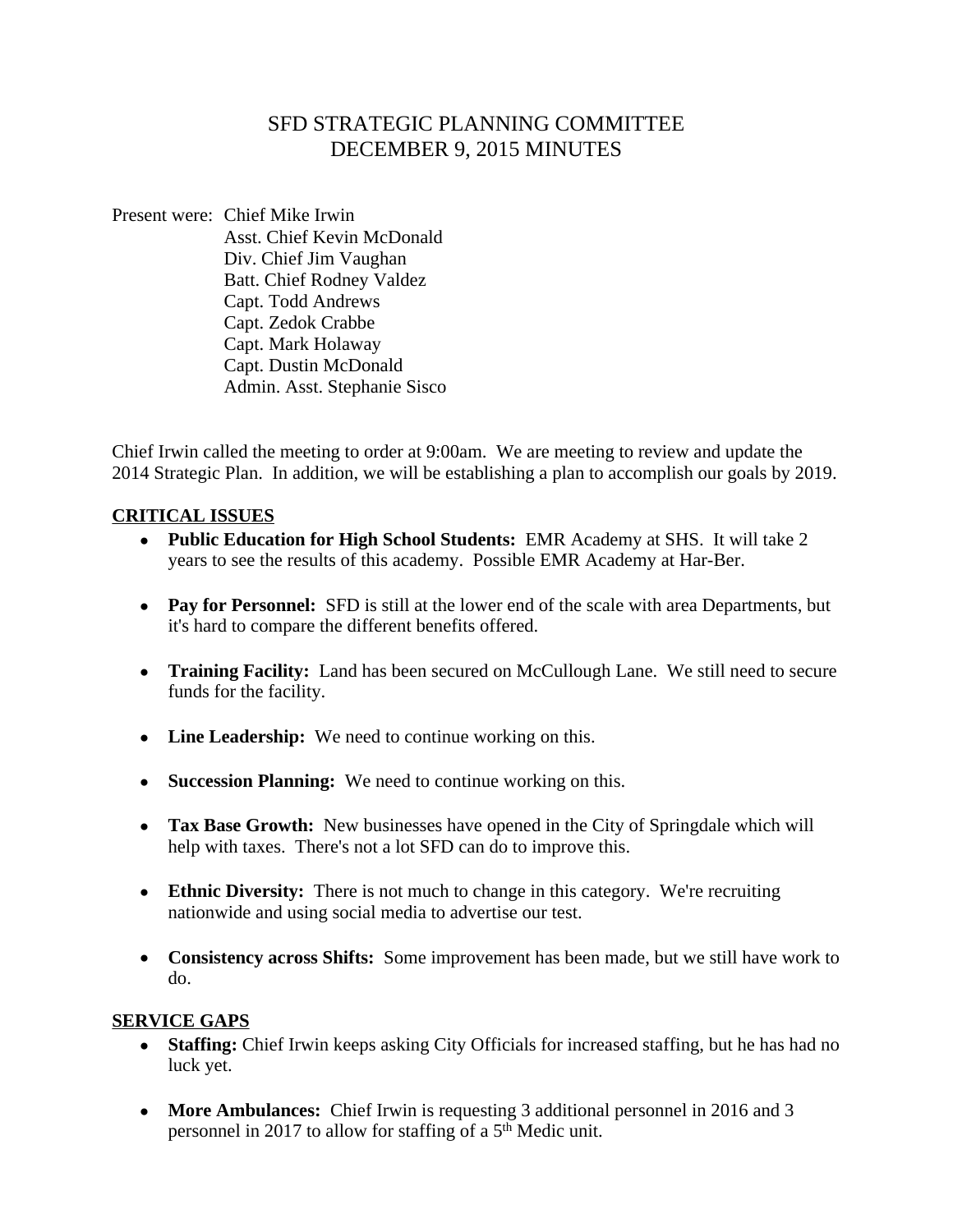- **Reliability with Increase in Calls:** The Council has been made aware of this issue. We will do the best with what we have been given.
- **Mobile Data Terminals in Units:** iPads will be available to all units in 2016. Currently there is no system to integrate with our current CAD system.
- **High Risk/Low Frequency Events:** We need to keep training for these events.
- **Older Vehicles are Unreliable:** We are improving our fleet and getting a more reliable fleet.

# **CURRENT GOALS**

### **1. Pay and Benefits to be commensurate with surrounding Fire Departments**

- **KEEP**
- We have gained ground on this goal, but we are not where we need to be. SFD pay is above the mid-point of other area Departments, but some Departments offer starting pay based on prior experience.

### **2. Deliver the best possible EMS service to the Citizens of Springdale**

- **CHANGE:** Housing an Engine and Ambulance at each station. Reallocate our current personnel and research changing our delivery system by using a different model.
- Our EMS service will improve when we move back into the city limits of Springdale.
- Currently, we're meeting the ALS arrival time benchmark of 8 minutes only 62% of the time.
- Dispatch and traffic are negatively impacting our response times.
- We are just now capable of tracking times when no Medic units are available.

## **3. To increase diversity within the Springdale Fire Department**

- **KEEP**
- We need to look at possibly advertising on the Spanish radio. Contact Eddie Vega for information.
- Possibly create an Explore program in the Springdale Fire Department

## **4. Increase number of qualified candidates for employment**

## **REMOVE**

- We are increasing the number of qualified candidates through the National Testing Network.
- **5. Have the Springdale Fire Department commensurate with surrounding communities and national standards with regard to adoption of new technology.** 
	- **KEEP**
	- We are making progress, but we still have a ways to go.